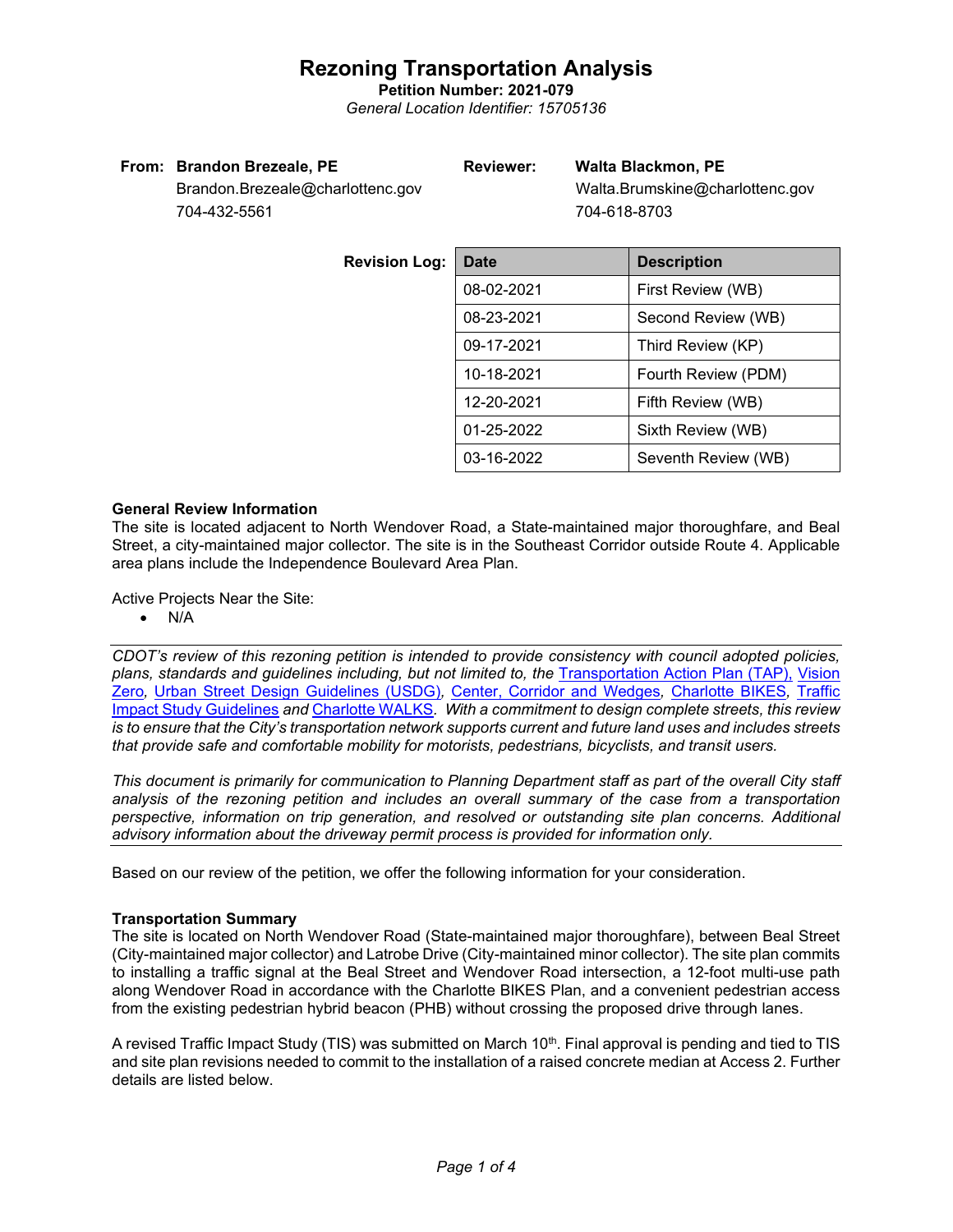**Petition Number: 2021-079** *General Location Identifier: 15705136*

**Trip Generation**

| <b>Scenario</b>     | <b>Land Use</b>       | <b>Intensity</b> | <b>Trip Generation</b><br>(vehicle trips/day) | <b>Source</b>        |
|---------------------|-----------------------|------------------|-----------------------------------------------|----------------------|
| <b>Existing Use</b> | Retail                | 80,222 SF        | 5,350                                         | Tax Record           |
| <b>Entitled Use</b> | Retail                | 77,550 SF        | 5,060                                         | RZ 1990-056          |
|                     | Retail                | 142,667 SF       |                                               |                      |
| Proposed Use        | Drive-thru Restaurant | 3,500 SF         | 11,190                                        | Site Plan: 1/14/2022 |
|                     | Drive-thru Restaurant | 4,000 SF         |                                               |                      |

# **Provide comments to the specified comments below.**

#### **Outstanding Issues Strikethrough = Resolved**

- 1. **Curbline:** The proposed zoning district has a setback measured from back of the existing or proposed future curbline.
	- a. **North Wendover Road:** The future location of curb and gutter is in its existing location.

Label and dimension the curb and gutter from the centerline for each road on the site plan.

### 2. **Traffic Study:**

A Traffic Impact Study is necessary for the complete review of this petition due to the site generating more than 2,500 daily trips.

Staff will receive the petition and begin review, but the public hearing will not be scheduled until the TIS is approved to allow for the minimum time necessary for CDOT to review the study and reach agreement with the petitioner on the required transportation commitments. *Any agreed upon commitments shall be included on the last site plan submitted no fewer than 4 weeks prior to the public hearing.* Therefore, additional traffic mitigation comments may be forthcoming once the TIS is approved by CDOT (and NCDOT).

### 3. **NEW COMMENT (03-16-2022; recommendations based on TIS recommendations)**

Site plan revisions are needed to commit to the installation of a raised concrete median at Access 2 to enforce a directional crossover.



4. Revise site plan and conditional note(s) to commit to dedicate 50' right-of-way from the road centerline. The site plan shall label and dimension the right-of-way from the road centerline.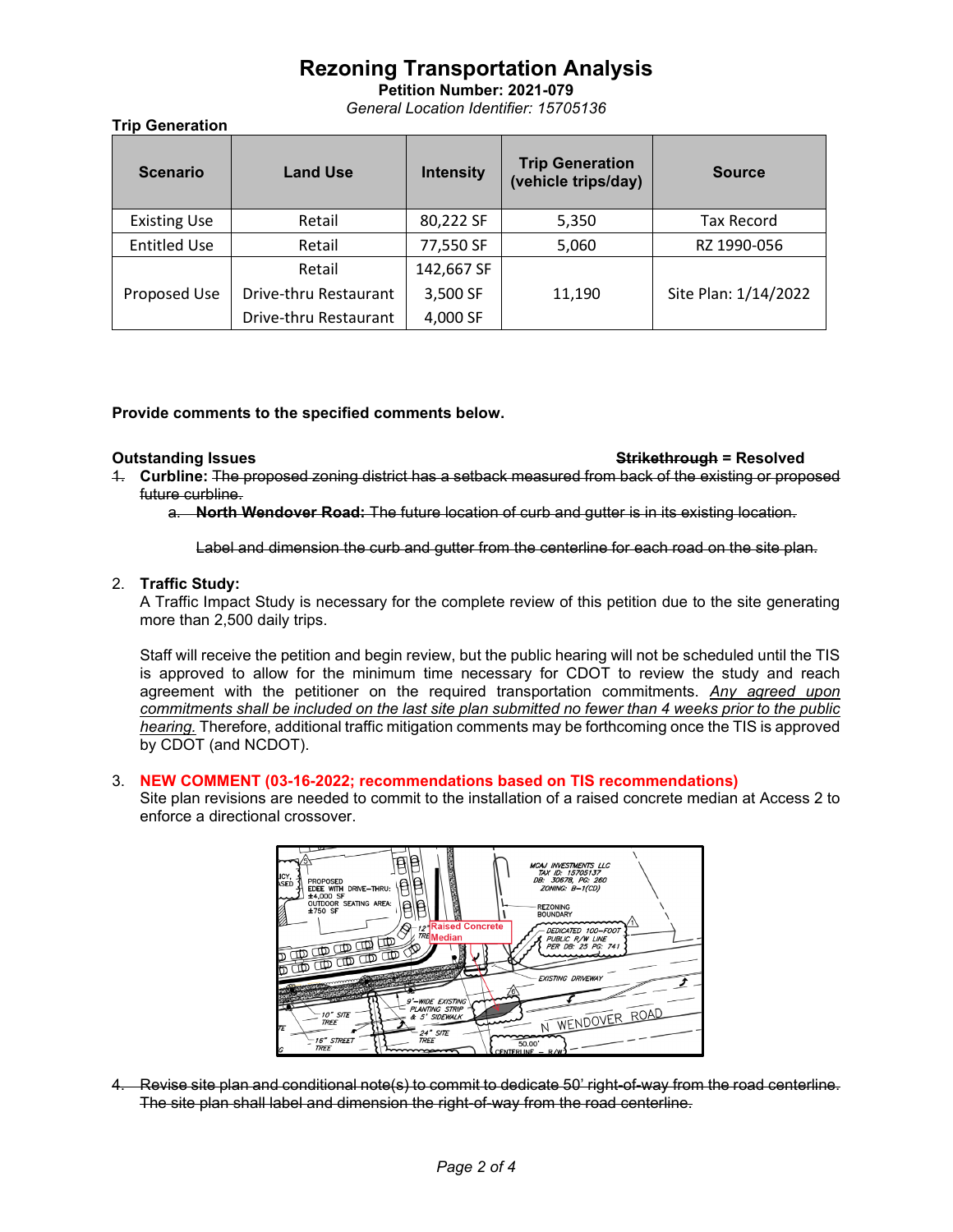**Petition Number: 2021-079**

*General Location Identifier: 15705136*

- 5. **Outstanding Comment from 08-02-2021:** Site plan and conditional note(s) revisions are needed to commit to installing a 12' multi-use path with an 8' planting strip along the site's frontage of Wendover Road to meet the Charlotte BIKES Policy.
- 6. Revise site plan to adequately depict the existing Pedestrian Hybrid Beacon (PHB) to remain on Wendover Road.
- 7. Revise site plan and conditional note(s) to commit to provide convenient pedestrian access from the PHB into the site without crossing the drive thru.
- 8. Add a site plan note specifying dedication and fee simple conveyance of all rights-of-way to the City before the site's first building certificate of occupancy is issued.
- 9. Add a site plan note specifying that all transportation improvements will be approved and constructed before the site's first building certificate of occupancy is issued. The petitioner may phase transportation improvements if said improvements and phasing are explicitly described in site plan notes.
- 10. Add conditional note "All public roadway improvements will be subject to the standards and criteria of CDOT and NCDOT, as applicable, to the roadway improvements within their respective road system authority. It is understood that such improvements may be undertaken by the Petitioner on its own or in conjunction with other development or roadway projects taking place within the broad south eastern Mecklenburg area, by way of a private/public partnership effort or other public sector project support."

# **Advisory Information**

The following are requirements of the developer that must be satisfied prior to driveway permit approval. These requirements shall be reflected on the rezoning plan, as appropriate.

- 1. The setback for this district is measured from the back of the existing or future curbline as determined by CDOT and Planning during the permitting process.
- 2. CDOT has the authority to regulate/approve all private street/driveway and public street connections to the right-of-way of a street under the regulatory jurisdiction of the City of Charlotte, per the City of Charlotte's Driveway Regulations.
- 3. Adequate sight triangles must be reserved at the existing/proposed street entrance(s). Two 35' x 35' sight triangles (and two 10' x 70' sight triangles on NCDOT-maintained streets) are required for the entrance(s) to meet requirements. All proposed trees, berms, walls, fences, and/or identification signs shall not interfere with sight distance at the entrance(s) and shall be identified on the site plan.
- 4. The proposed driveway connection(s) to public streets will require a driveway permit(s) to be submitted to CDOT (and NCDOT on NCDOT-maintained streets) for review and approval. The exact driveway location(s) and type/width of the driveway(s) will be determined by CDOT during the driveway permit process. The locations of the driveway(s) shown on the site plan are subject to change in order to align with driveway(s) on the opposite side of the street and comply with City Driveway Regulations and the City Tree Ordinance.
- 5. All proposed commercial driveway connections to a future public street will require a driveway permit submitted to CDOT for review and approval.
- 6. Any fence or wall constructed along or adjacent to any sidewalk or street right-of-way requires a certificate issued by CDOT.
- 7. A Right-of-Way Encroachment Agreement is required for the installation of any non-standard item(s) (irrigation systems, decorative concrete pavement, brick pavers, etc.) within a proposed/existing Citymaintained street right-of-way by a private individual, group, business, or homeowner's/business association. An encroachment agreement must be approved by CDOT prior to construction/installation. Contact CDOT for additional information concerning cost, submittal, and liability insurance coverage requirements.
- 8. The petitioner needs to complete and submit the [Right of way Abandonment Petition form](https://charlottenc.gov/Transportation/Permits/Pages/RightofWayAbandonment.aspx) to CDOT for review. The decision of this rezoning petition does not correlate with the decision of the possible